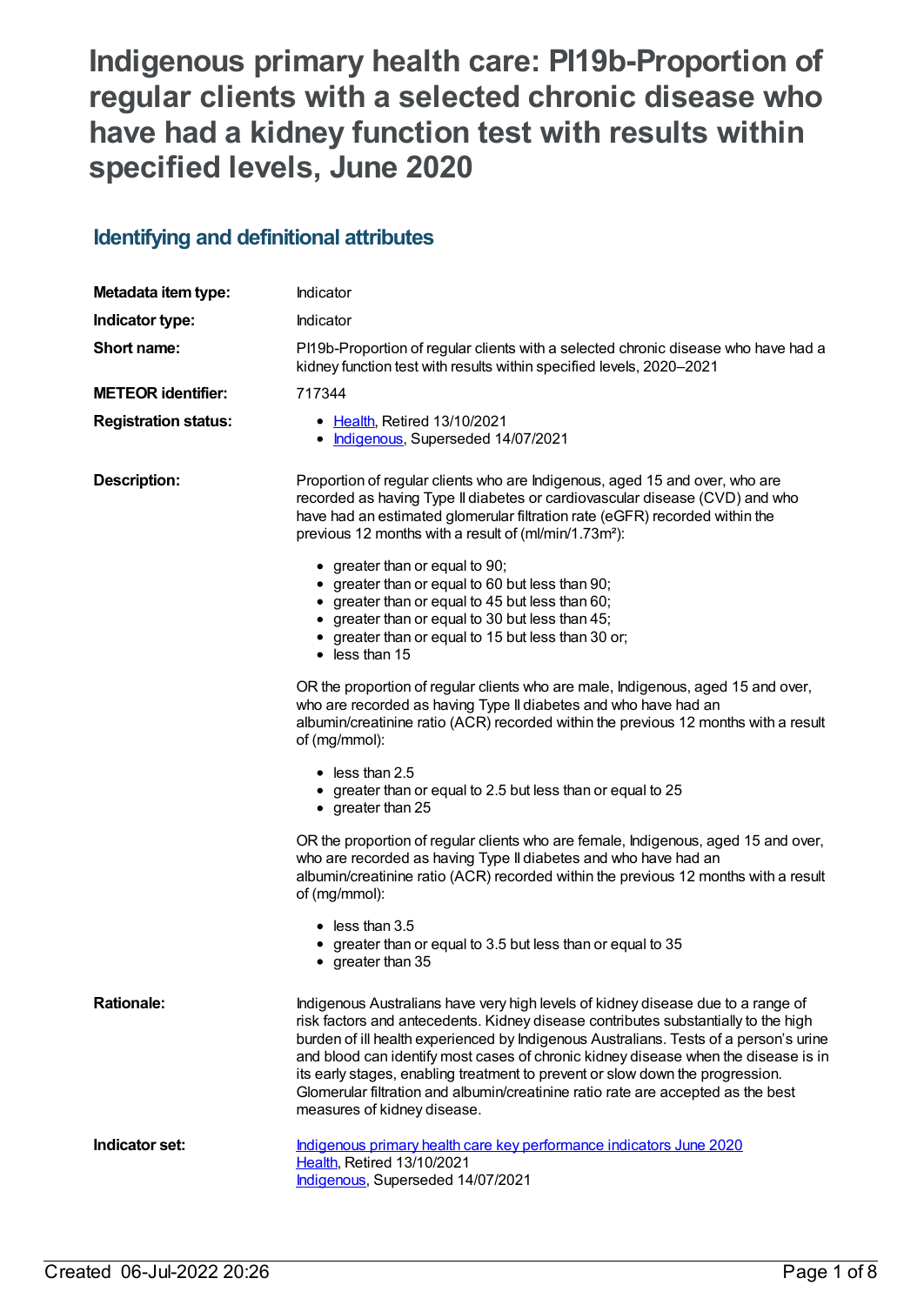# **Collection and usage attributes**

| Population group age<br>from:   | 15 years                                                                                                                                                                                                                                                                                                                                                                                               |
|---------------------------------|--------------------------------------------------------------------------------------------------------------------------------------------------------------------------------------------------------------------------------------------------------------------------------------------------------------------------------------------------------------------------------------------------------|
| <b>Computation description:</b> | Proportion of regular clients who are Indigenous, aged 15 and over, who are<br>recorded as having Type II diabetes or CVD and who have had an eGFR recorded<br>within the previous 12 months with a result of (ml/min/1.73m <sup>2</sup> ):                                                                                                                                                            |
|                                 | • greater than or equal to 90;<br>greater than or equal to 60 but less than 90;<br>• greater than or equal to 45 but less than 60;<br>greater than or equal to 30 but less than 45;<br>greater than or equal to 15 but less than 30 or;<br>$\bullet$ less than 15                                                                                                                                      |
|                                 | OR the proportion of regular clients who are male, Indigenous, aged 15 and over,<br>who are recorded as having Type II diabetes and who have had an<br>albumin/creatinine ratio (ACR) recorded within the previous 12 months with a result<br>of (mg/mmol):                                                                                                                                            |
|                                 | $\bullet$ less than 2.5<br>• greater than or equal to 2.5 but less than or equal to 25<br>$\bullet$ greater than 25                                                                                                                                                                                                                                                                                    |
|                                 | OR the proportion of regular clients who are female, Indigenous, aged 15 and over,<br>who are recorded as having Type II diabetes and who have had an<br>albumin/creatinine ratio (ACR) recorded within the previous 12 months with a result<br>of (mg/mmol):                                                                                                                                          |
|                                 | $\bullet$ less than 3.5<br>greater than or equal to 3.5 but less than or equal to 35<br>$\bullet$ greater than 35                                                                                                                                                                                                                                                                                      |
|                                 | 'Regular client' refers to a client of an Australian Government Department of Health-<br>funded primary health-care service (that is required to report against the Indigenous<br>primary health care key performance indicators) who has an active medical record;<br>that is, a client who has attended the Department of Health-funded primary health-<br>care service at least 3 times in 2 years. |
|                                 | Presented as a percentage.                                                                                                                                                                                                                                                                                                                                                                             |
| <b>Computation:</b>             | (Numerator $\div$ Denominator) x 100                                                                                                                                                                                                                                                                                                                                                                   |
| <b>Numerator:</b>               | Calculation A: Number of regular clients who are Indigenous, aged 15 and over, are<br>recorded as having Type II diabetes and who have had an eGFR recorded within<br>the previous 12 months with a result of greater than or equal to 90.                                                                                                                                                             |
|                                 | Calculation B: Number of regular clients who are Indigenous, aged 15 and over, are<br>recorded as having Type II diabetes and who have had an eGFR recorded within<br>the previous 12 months with a result of greater than or equal to 60 but less than 90.                                                                                                                                            |
|                                 | Calculation C: Number of regular clients who are Indigenous, aged 15 and over, are<br>recorded as having Type II diabetes and who have had an eGFR recorded within<br>the previous 12 months with a result of greater than or equal to 45 but less than 60.                                                                                                                                            |
|                                 | Calculation D: Number of regular clients who are Indigenous, aged 15 and over, are<br>recorded as having Type II diabetes and who had an eGFR recorded within the<br>previous 12 months with a result of greater than or equal to 30 but less than 45.                                                                                                                                                 |
|                                 | Calculation E: Number of regular clients who are Indigenous, aged 15 and over, are<br>recorded as having Type II diabetes and who had an eGFR recorded within the<br>previous 12 months with a result of greater than or equal to 15 but less than 30.                                                                                                                                                 |
|                                 | Calculation F: Number of regular clients who are Indigenous, aged 15 and over, are<br>recorded as having Type II diabetes and who have had an eGFR recorded within<br>the previous 12 months with a result of less than 15.                                                                                                                                                                            |
|                                 | Calculation G: Number of regular clients who are Indigenous, aged 15 and over, are                                                                                                                                                                                                                                                                                                                     |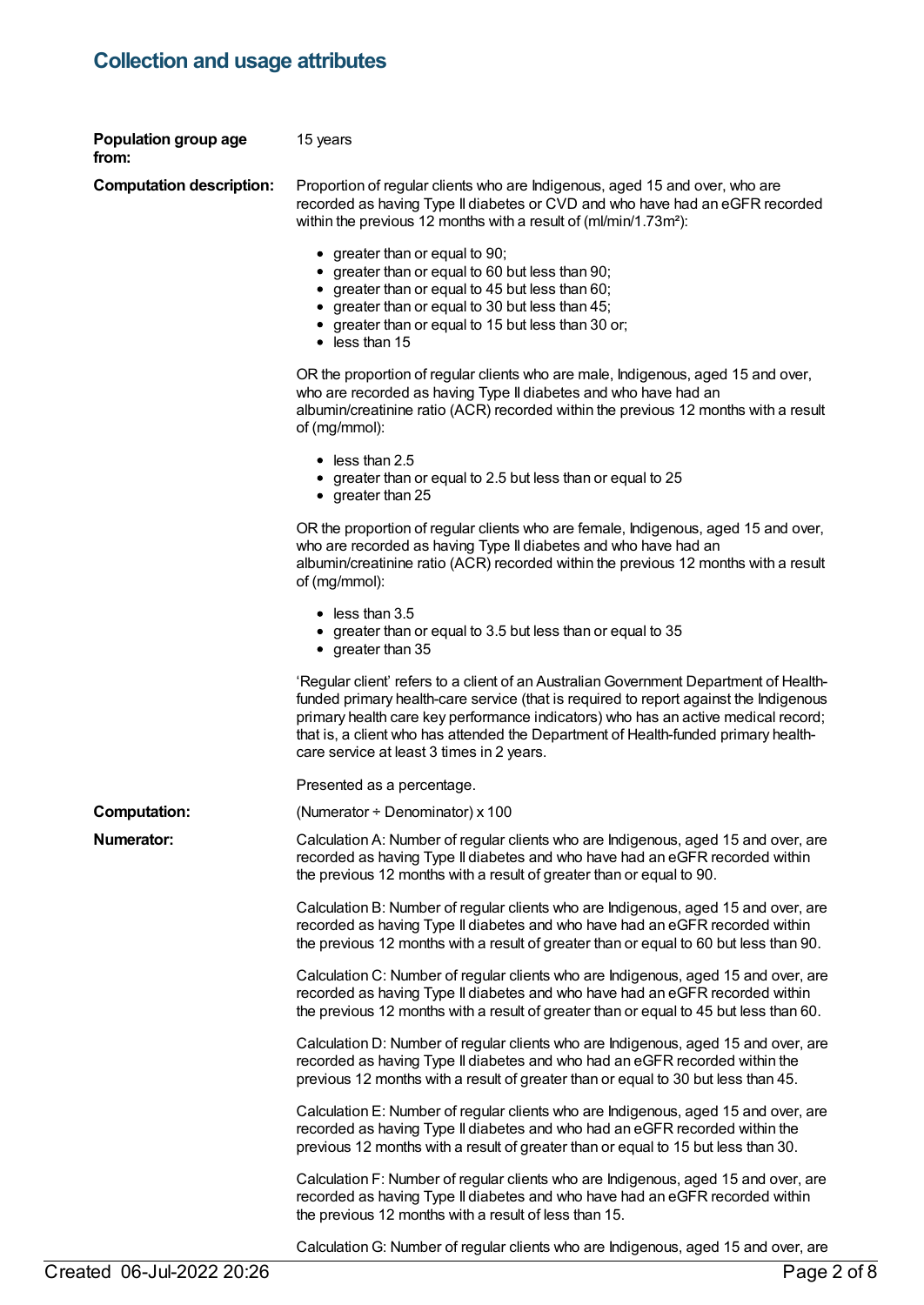recorded as having CVD and who have had an eGFR recorded within the previous 12 months with a result of greater than or equal to 90.

Calculation H: Number of regular clients who are Indigenous, aged 15 and over, are recorded as having CVD and who have had an eGFR recorded within the previous 12 months with a result of greater than or equal to 60 but less than 90.

Calculation I: Number of regular clients who are Indigenous, aged 15 and over, are recorded as having CVD and who have had an eGFR recorded within the previous 12 months with a result of greater than or equal to 45 but less than 60.

Calculation J: Number of regular clients who are Indigenous, aged 15 and over, are recorded as having CVD and who had an eGFR recorded within the previous 12 months with a result of greater than or equal to 30 but less than 45.

Calculation K: Number of regular clients who are Indigenous, aged 15 and over, are recorded as having CVD and who had an eGFR recorded within the previous 12 months with a result of greater than or equal to 15 but less than 30.

Calculation L: Number of regular clients who are Indigenous, aged 15 and over, are recorded as having CVD and who have had an eGFR recorded within the previous 12 months with a result of less than 15.

Calculation M: Number of regular clients who are male, Indigenous, aged 15 and over, are recorded as having Type II diabetes and who have had an ACR recorded within the previous 12 months with a result of less than 2.5.

Calculation N: Number of regular clients who are male, Indigenous, aged 15 and over, are recorded as having Type II diabetes and who have had an ACR recorded within the previous 12 months with a result of greater than or equal to 2.5 but less than or equal to 25.

CalculationO: Number of regular clients who are male, Indigenous, aged 15 and over, are recorded as having Type II diabetes and who have had an ACR recorded within the previous 12 months with a result of greater than 25.

Calculation P: Number of regular clients who are female, Indigenous, aged 15 and over, are recorded as having Type II diabetes and who have had an ACR recorded within the previous 12 months with a result of less than 3.5.

CalculationQ: Number of regular clients who are female, Indigenous, aged 15 and over, are recorded as having Type II diabetes and who have had an ACR recorded within the previous 12 months with a result of greater than or equal to 3.5 but less than or equal to 35.

Calculation R: Number of regular clients who are female, Indigenous, aged 15 and over, are recorded as having Type II diabetes and who have had an ACR recorded within the previous 12 months with a result of greater than 35.

| Numerator data elements: | Data Element / Data Set-                       |
|--------------------------|------------------------------------------------|
|                          | Person-diabetes mellitus status, code NN       |
|                          | Data Source                                    |
|                          | Indigenous primary health care data collection |
|                          | NMDS / DSS                                     |
|                          | Indigenous primary health care NBEDS 2020-21   |
|                          | Guide for use                                  |
|                          | Type II diabetes only.                         |
|                          |                                                |
|                          | Data Element / Data Set-                       |
|                          | Person-age, total years N[NN]                  |
|                          | Data Source                                    |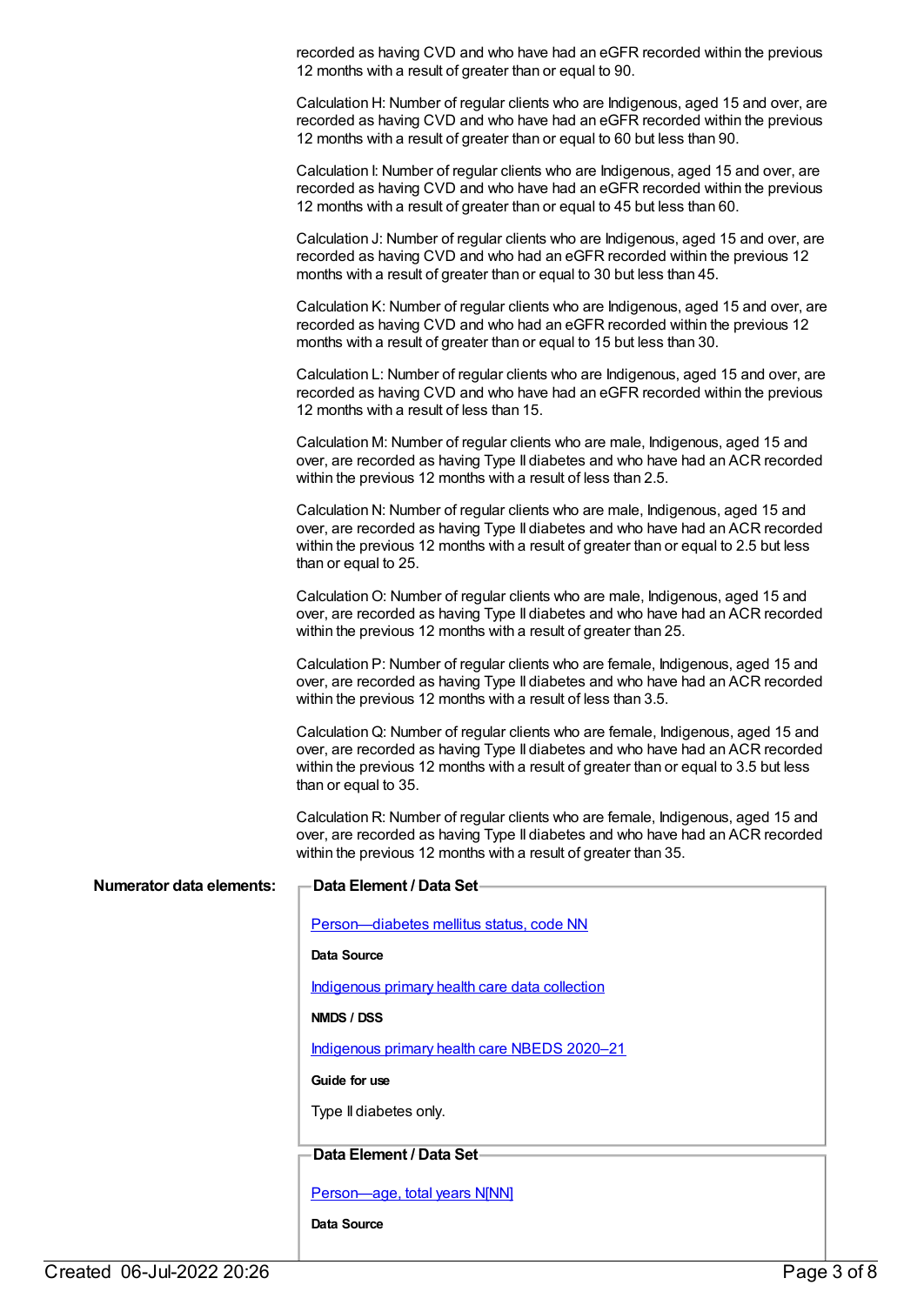[Indigenous](https://meteor.aihw.gov.au/content/430643) primary health care data collection

#### **NMDS / DSS**

[Indigenous](https://meteor.aihw.gov.au/content/715320) primary health care NBEDS 2020–21

#### **Data Element / Data Set**

[Person—cardiovascular](https://meteor.aihw.gov.au/content/465948) disease recorded indicator, yes/no code N

**Data Source**

[Indigenous](https://meteor.aihw.gov.au/content/430643) primary health care data collection

**NMDS / DSS**

[Indigenous](https://meteor.aihw.gov.au/content/715320) primary health care NBEDS 2020–21

#### **Data Element / Data Set**

[Person—estimated](https://meteor.aihw.gov.au/content/503010) glomerular filtration rate (eGFR) result, code N[A]

**Data Source**

[Indigenous](https://meteor.aihw.gov.au/content/430643) primary health care data collection

**NMDS / DSS**

[Indigenous](https://meteor.aihw.gov.au/content/715320) primary health care NBEDS 2020–21

#### **Guide for use**

For the purposes of this indicator, categories 1 (eGFR greater than or equal to 90) and 2 (eGFR greater than or equal to 60 but less than 90) of this data element are to be combined into a single category, i.e. eGFR greater than or equal to 60.

#### **Data Element / Data Set**

[Person—Indigenous](https://meteor.aihw.gov.au/content/602543) status, code N

**Data Source**

[Indigenous](https://meteor.aihw.gov.au/content/430643) primary health care data collection

**NMDS / DSS**

[Indigenous](https://meteor.aihw.gov.au/content/715320) primary health care NBEDS 2020–21

#### **Data Element / Data Set**

[Person—sex,](https://meteor.aihw.gov.au/content/635126) code X

**Data Source**

[Indigenous](https://meteor.aihw.gov.au/content/430643) primary health care data collection

**NMDS / DSS**

[Indigenous](https://meteor.aihw.gov.au/content/715320) primary health care NBEDS 2020-21

#### **Data Element / Data Set**

[Person—regular](https://meteor.aihw.gov.au/content/686291) client indicator, yes/no code N

**Data Source**

[Indigenous](https://meteor.aihw.gov.au/content/430643) primary health care data collection

**NMDS / DSS**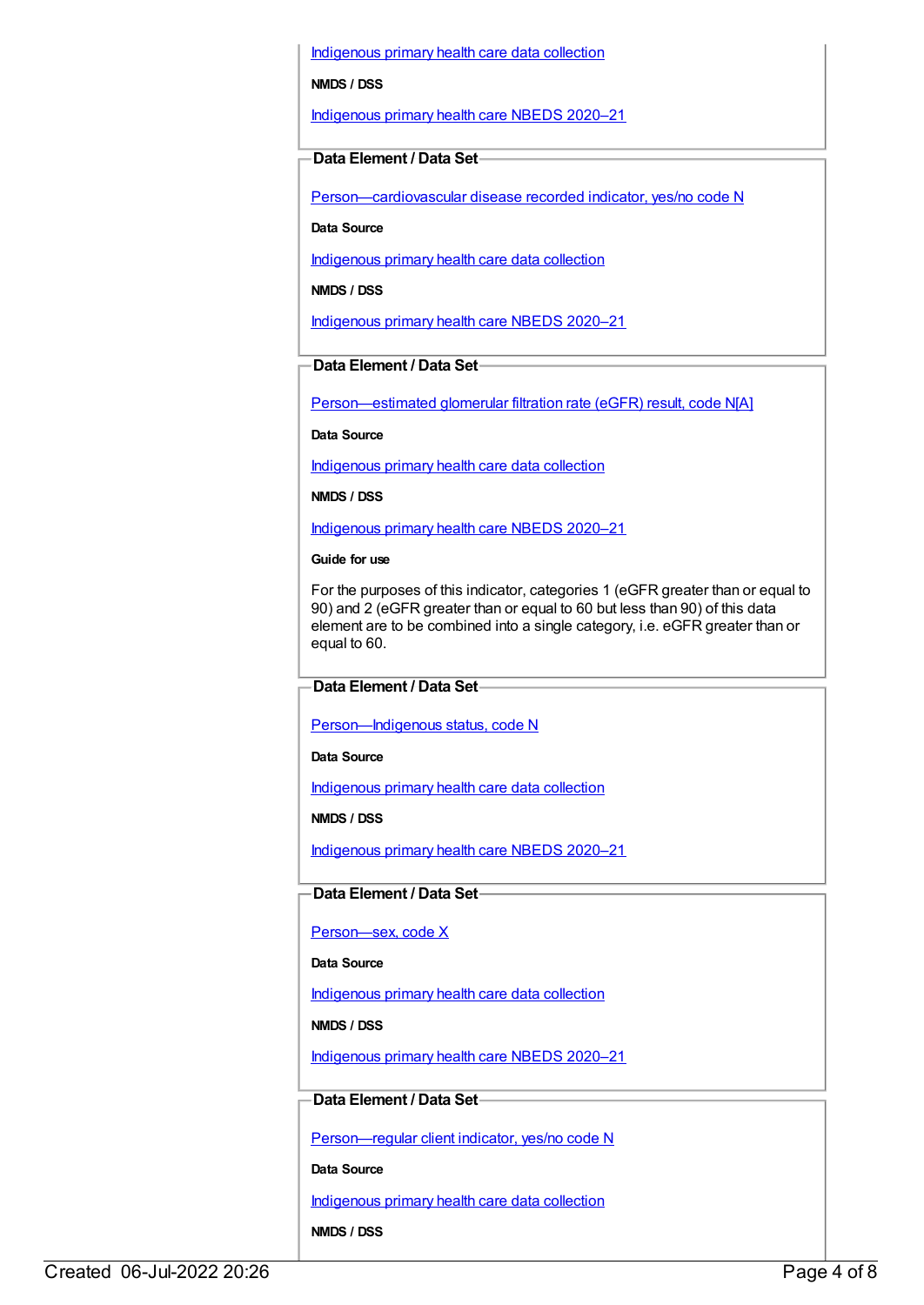|                               | Indigenous primary health care NBEDS 2020-21                                                                                                                                                                            |
|-------------------------------|-------------------------------------------------------------------------------------------------------------------------------------------------------------------------------------------------------------------------|
|                               | Data Element / Data Set-                                                                                                                                                                                                |
|                               | Person-albumin/creatinine ratio (ACR) result, code N                                                                                                                                                                    |
|                               | Data Source                                                                                                                                                                                                             |
|                               | Indigenous primary health care data collection                                                                                                                                                                          |
|                               | NMDS / DSS                                                                                                                                                                                                              |
|                               | Indigenous primary health care NBEDS 2020-21                                                                                                                                                                            |
| Denominator:                  | Calculation A, B, C, D, E and F: Total number of regular clients who are Indigenous,<br>aged 15 and over, are recorded as having Type II diabetes and who had an eGFR<br>result recorded within the previous 12 months. |
|                               | Calculation G, H, I, J, K and L: Total number of regular clients who are Indigenous,<br>aged 15 and over, are recorded as having CVD and who had an eGFR result<br>recorded within the previous 12 months.              |
|                               | Calculation M, N and O: Total number of regular clients who are male, Indigenous,<br>aged 15 and over, are recorded as having Type II diabetes and who have had an<br>ACR recorded within the previous 12 months.       |
|                               | Calculation P, Q and R: Total number of regular clients who are female, Indigenous,<br>aged 15 and over, are recorded as having Type II diabetes and who have had an<br>ACR recorded within the previous 12 months.     |
| Denominator data<br>elements: | Data Element / Data Set-                                                                                                                                                                                                |
|                               | Person-diabetes mellitus status, code NN                                                                                                                                                                                |
|                               | <b>Data Source</b>                                                                                                                                                                                                      |
|                               | Indigenous primary health care data collection                                                                                                                                                                          |
|                               | NMDS / DSS                                                                                                                                                                                                              |
|                               | Indigenous primary health care NBEDS 2020-21                                                                                                                                                                            |
|                               | Guide for use                                                                                                                                                                                                           |
|                               | Type II diabetes only.                                                                                                                                                                                                  |
|                               | Data Element / Data Set-                                                                                                                                                                                                |
|                               | Person-age, total years N[NN]                                                                                                                                                                                           |
|                               | <b>Data Source</b>                                                                                                                                                                                                      |
|                               | Indigenous primary health care data collection                                                                                                                                                                          |
|                               | NMDS / DSS                                                                                                                                                                                                              |
|                               | Indigenous primary health care NBEDS 2020-21                                                                                                                                                                            |
|                               | Data Element / Data Set                                                                                                                                                                                                 |
|                               | Person-estimated glomerular filtration rate (eGFR) recorded indicator,                                                                                                                                                  |
|                               | yes/no code N                                                                                                                                                                                                           |
|                               | Data Source                                                                                                                                                                                                             |
|                               | Indigenous primary health care data collection                                                                                                                                                                          |
|                               | NMDS / DSS                                                                                                                                                                                                              |
|                               | Indigenous primary health care NBEDS 2020-21                                                                                                                                                                            |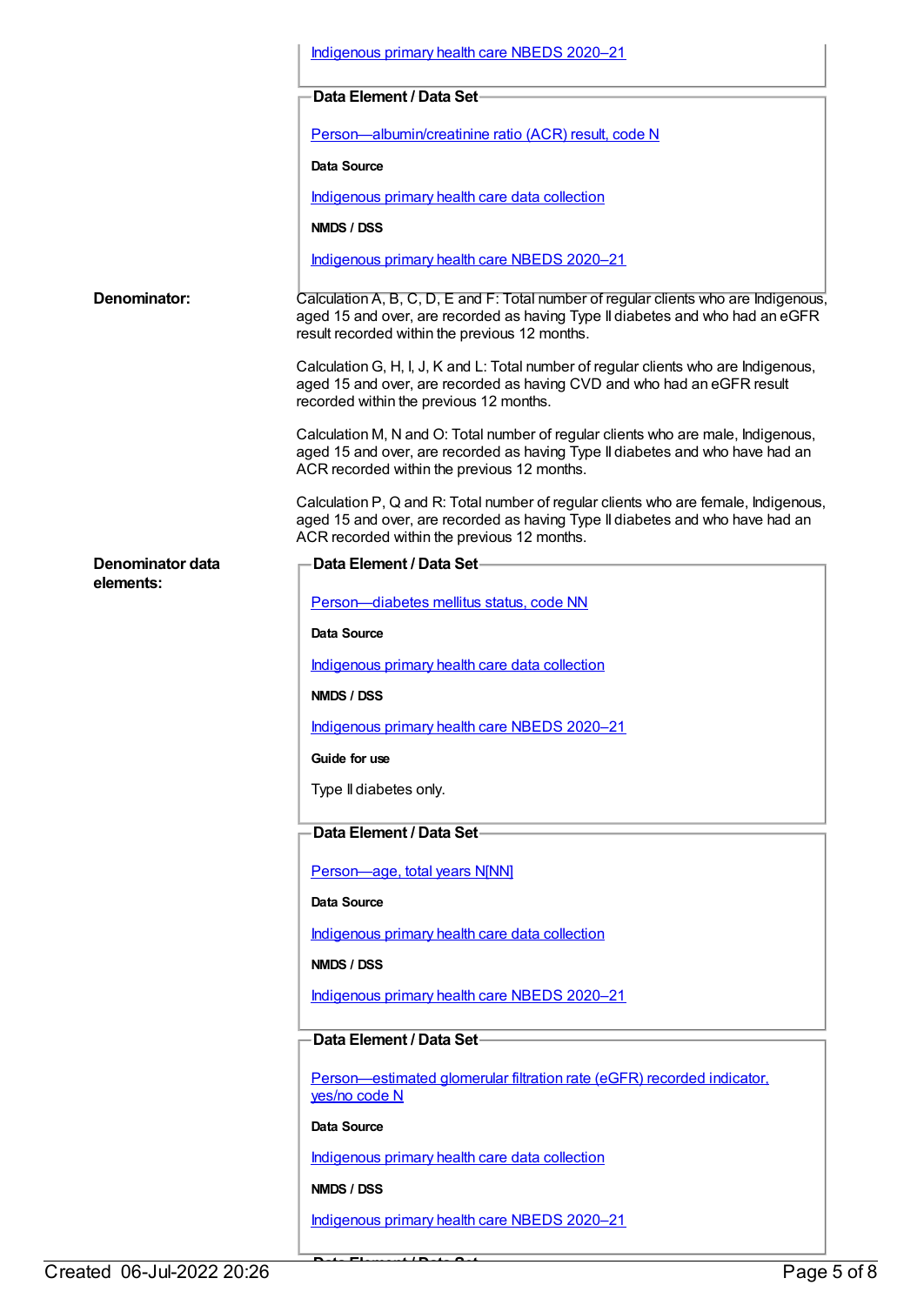#### **Data Element / Data Set**

[Person—cardiovascular](https://meteor.aihw.gov.au/content/465948) disease recorded indicator, yes/no code N

**Data Source**

[Indigenous](https://meteor.aihw.gov.au/content/430643) primary health care data collection

**NMDS / DSS**

[Indigenous](https://meteor.aihw.gov.au/content/715320) primary health care NBEDS 2020–21

#### **Data Element / Data Set**

Person-Indigenous status, code N

**Data Source**

[Indigenous](https://meteor.aihw.gov.au/content/430643) primary health care data collection

**NMDS / DSS**

[Indigenous](https://meteor.aihw.gov.au/content/715320) primary health care NBEDS 2020–21

**Data Element / Data Set**

Person-sex, code X

**Data Source**

[Indigenous](https://meteor.aihw.gov.au/content/430643) primary health care data collection

**NMDS / DSS**

[Indigenous](https://meteor.aihw.gov.au/content/715320) primary health care NBEDS 2020–21

**Data Element / Data Set**

[Person—regular](https://meteor.aihw.gov.au/content/686291) client indicator, yes/no code N

**Data Source**

[Indigenous](https://meteor.aihw.gov.au/content/430643) primary health care data collection

**NMDS / DSS**

[Indigenous](https://meteor.aihw.gov.au/content/715320) primary health care NBEDS 2020–21

#### **Data Element / Data Set**

[Person—albumin/creatinine](https://meteor.aihw.gov.au/content/699033) ratio (ACR) result, code N

**Data Source**

[Indigenous](https://meteor.aihw.gov.au/content/430643) primary health care data collection

**NMDS / DSS**

[Indigenous](https://meteor.aihw.gov.au/content/715320) primary health care NBEDS 2020–21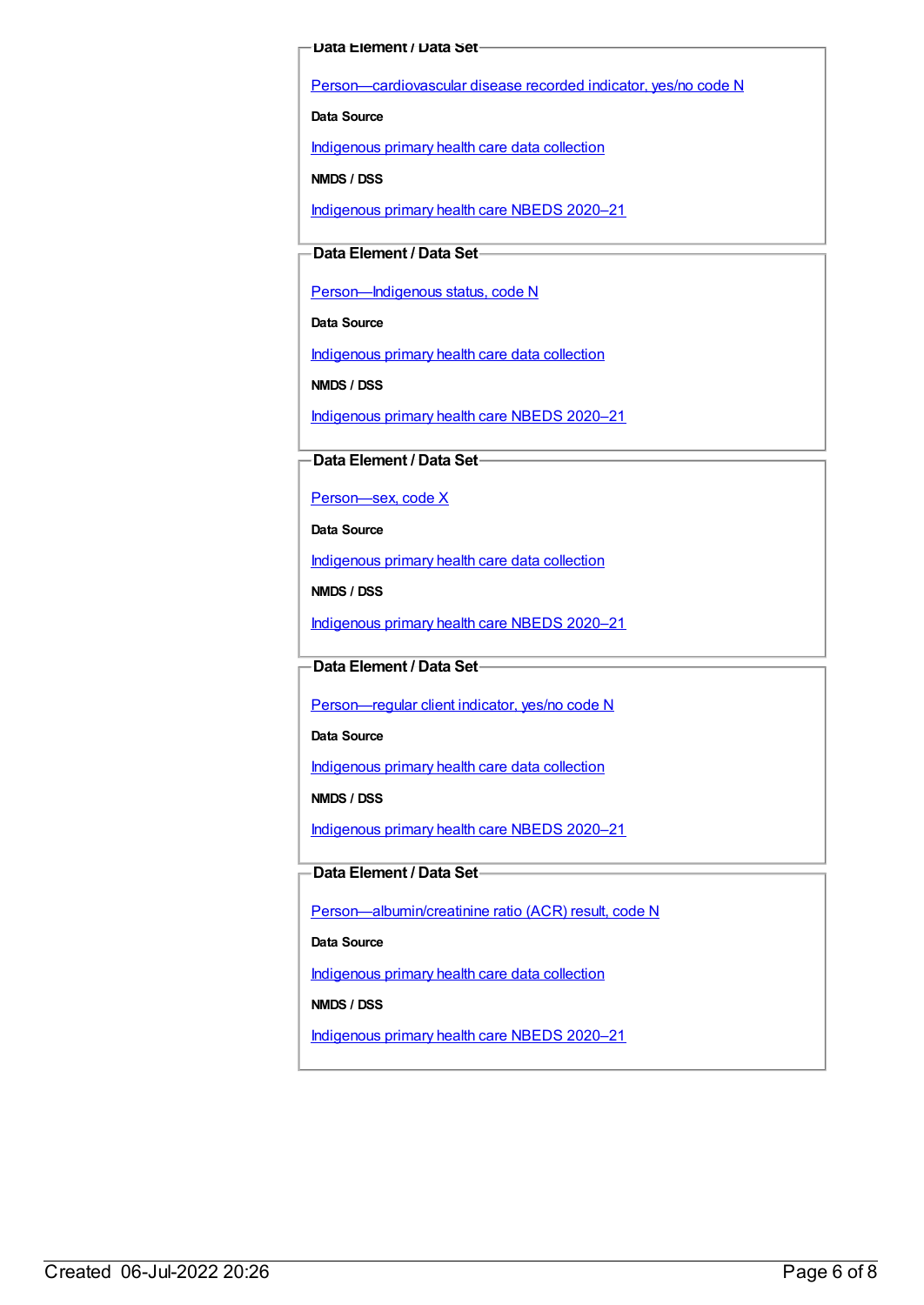| Disaggregation:                         | 1. Sex:<br>a) Male<br>b) Female                                                                                                                                                                                                                                                                                    |
|-----------------------------------------|--------------------------------------------------------------------------------------------------------------------------------------------------------------------------------------------------------------------------------------------------------------------------------------------------------------------|
|                                         | 2. Age group:<br>a) 15-24 years<br>b) 25-34 years<br>c) 35-44 years<br>d) 45-54 years<br>e) 55-64 years<br>f) 65 years and over                                                                                                                                                                                    |
| <b>Disaggregation data</b><br>elements: | Data Element / Data Set-                                                                                                                                                                                                                                                                                           |
|                                         | Person-age, total years N[NN]                                                                                                                                                                                                                                                                                      |
|                                         | Data Source                                                                                                                                                                                                                                                                                                        |
|                                         | Indigenous primary health care data collection                                                                                                                                                                                                                                                                     |
|                                         | NMDS / DSS                                                                                                                                                                                                                                                                                                         |
|                                         | Indigenous primary health care NBEDS 2020-21                                                                                                                                                                                                                                                                       |
|                                         | Data Element / Data Set-                                                                                                                                                                                                                                                                                           |
|                                         | Person-sex, code X                                                                                                                                                                                                                                                                                                 |
|                                         | Data Source                                                                                                                                                                                                                                                                                                        |
|                                         | Indigenous primary health care data collection                                                                                                                                                                                                                                                                     |
|                                         | <b>NMDS / DSS</b>                                                                                                                                                                                                                                                                                                  |
|                                         | Indigenous primary health care NBEDS 2020-21                                                                                                                                                                                                                                                                       |
| Comments:                               | This indicator covers a 24 month reporting period from 1 January 2020 to 31<br>December 2021:                                                                                                                                                                                                                      |
|                                         | • Indigenous primary health care NBEDS 2019-20 covers the period<br>01/01/2020 to 30/06/2020<br>• Indigenous primary health care NBEDS 2020-21 covers the period<br>01/07/2020 to 30/06/2021<br>• Indigenous primary health care NBEDS 2021-22 (to be released) will cover<br>the period 01/07/2021 to 31/12/2021. |

# **Representational attributes**

| <b>Representation class:</b> | Percentage |
|------------------------------|------------|
| Data type:                   | Real       |
| Unit of measure:             | Person     |
| Format:                      | N[N].N     |
|                              |            |

# **Indicator conceptual framework**

**Framework and dimensions:** [Effective/Appropriate/Efficient](https://meteor.aihw.gov.au/content/410681)

### **Data source attributes**